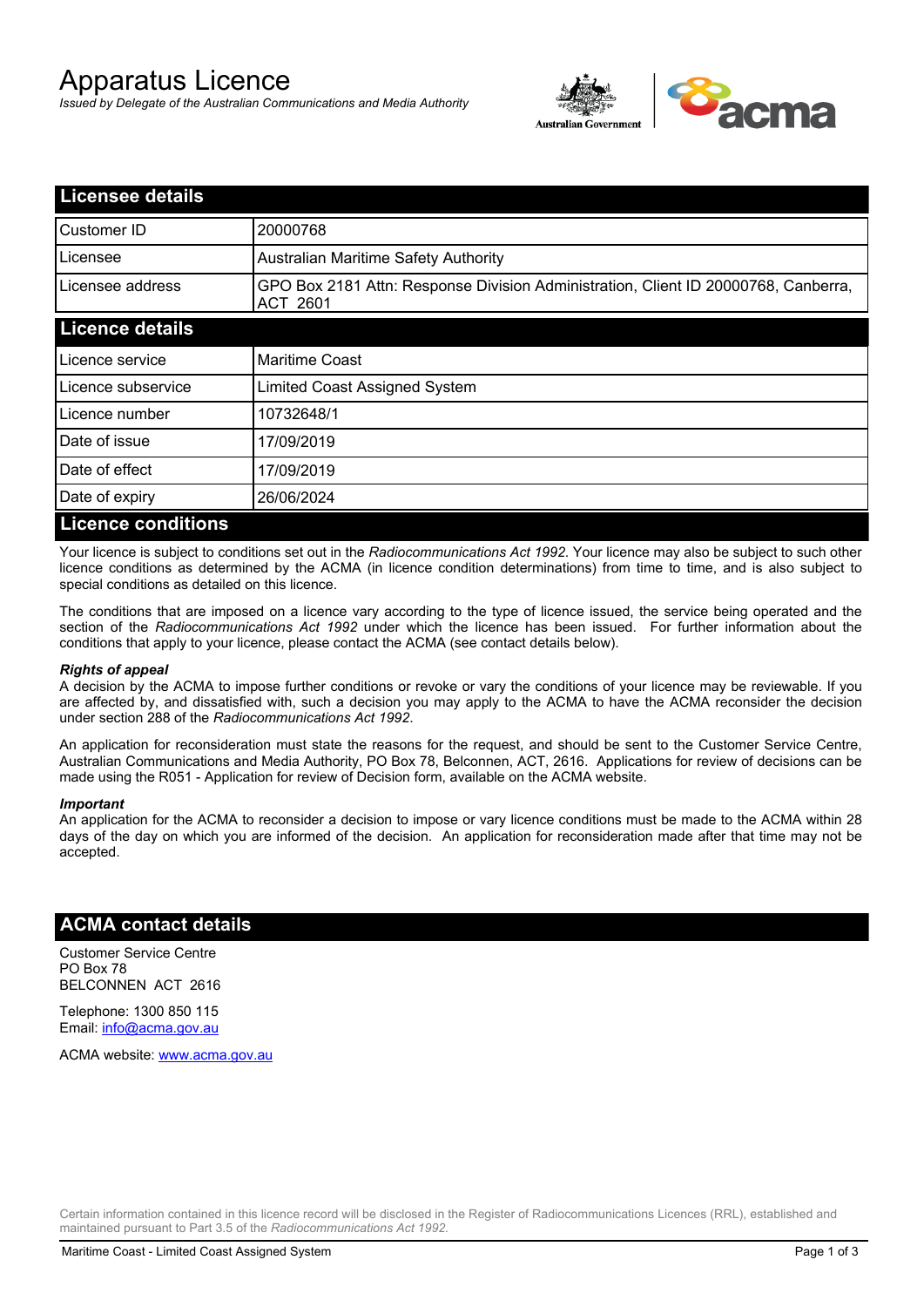# **Advisory Notes applying to licence no.: 10732648/1**

Conditions applicable to the operation of Limited Coast Assigned System authorised under this licence can be found in the Radiocommunications Licence Conditions (Apparatus Licence) Determination and the Radiocommunications Licence Conditions (Maritime Coast Licence) Determination. Copies of these determinations are available from the ACMA and from the ACMA home page (www.acma.gov.au).